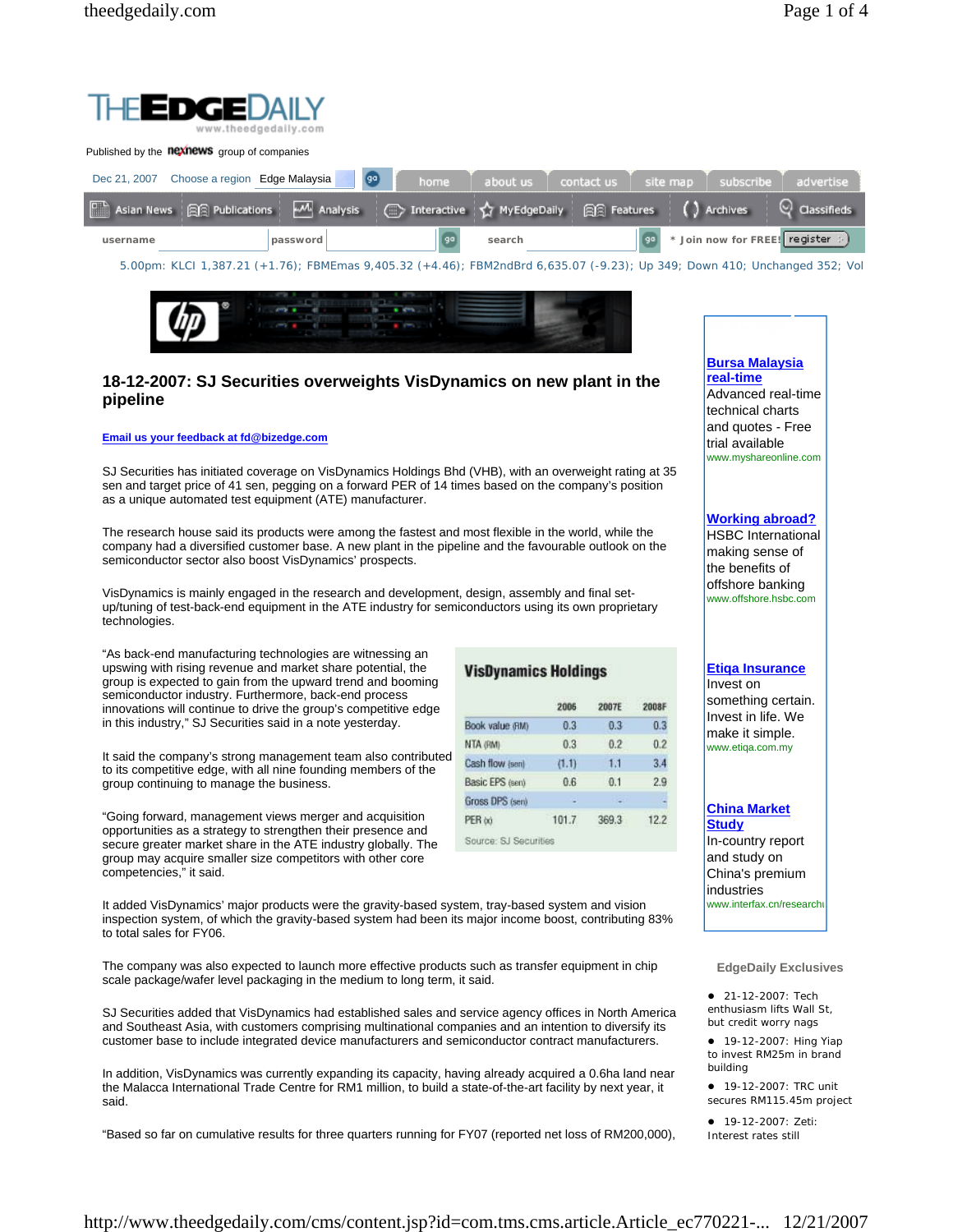we expect full-year earnings to decline further due to this year's slowdown in the semiconductor industry," it said.

Its share price closed at 38 sen yesterday, up three sen, with 2,000 shares done.

**Printable Version | Email to a Friend**

supportive of growth

• 19-12-2007: Eurocopter appoints Satang as vendor

**•** 19-12-2007: Affin Bank deploys Basell II ahead of schedule

• 19-12-2007: MAS unit in JV with Qantas to provide airframe maintenance service

• 19-12-2007: Nov auto sales up 21.3% on year

• 19-12-2007: Nov inflation up 2.3% on year

• 19-12-2007: Padini to have 15 concept stores by end-FY08

• 19-12-2007: Regional markets bounce back

• 19-12-2007: Ford Ranger tops pickup segment in 2007 Initial Quality Study

z 19-12-2007: Hitachi unveils 2 high-performance NAS platforms

• 19-12-2007: Nokia Siemens Networks showcases Village Connection for rural communities

• 19-12-2007: Tech resurgence sends Wall Street higher

• 19-12-2007: Megan Media grapples with fraud aftermath

• 19-12-2007: PLUS to buy KLBK for RM134m cash

 $• 19-12-2007: 6$ NasionCom directors reprimanded, fined

z 19-12-2007: EPF in talks with ADCB for RHB Cap stake sale

• 19-12-2007: NGV clinches RM1.34b Egyptian orders

• 19-12-2007: MEMS Tech applies for 45-day extension

• 19-12-2007: Fitch unlikely to change TM ratings

**•** 19-12-2007: Asia Retail Group may consolidate Courts' M'sia and S'pore businesses

• 19-12-2007: Hiap Teck to re-enter US, make foray into Europe

• 19-12-2007: Kencana Petroleum 1Q profit surges threefold

z 19-12-2007: Mahajaya targets RM440m GDV over the next 3 years

• 19-12-2007: AIC targets return to black by FY08